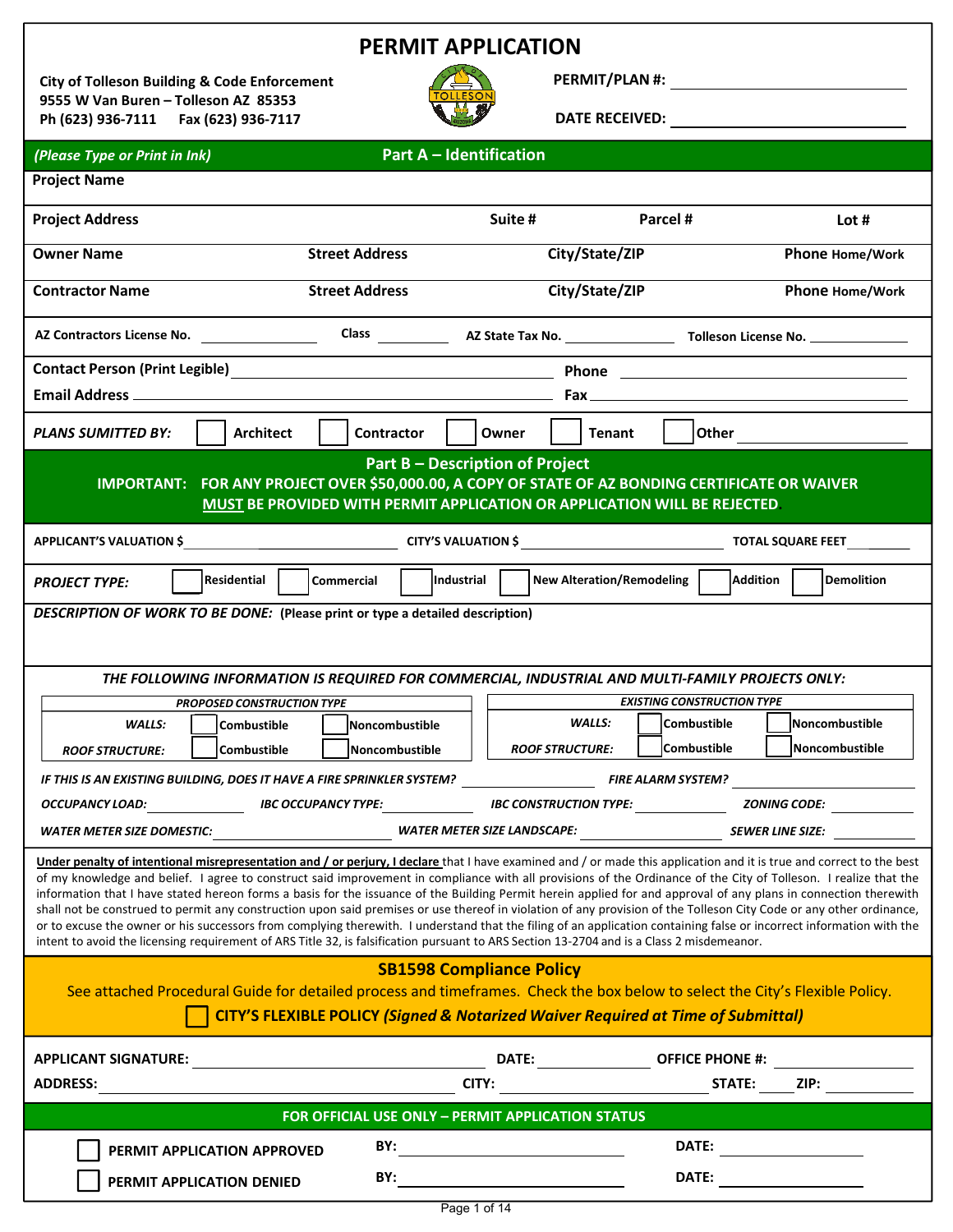| <b>Part C - Licensing and Exemptions</b>    |                                                                                                                                                                                                                                                                          |  |                                                                                                                                                                                                                                             |  |
|---------------------------------------------|--------------------------------------------------------------------------------------------------------------------------------------------------------------------------------------------------------------------------------------------------------------------------|--|---------------------------------------------------------------------------------------------------------------------------------------------------------------------------------------------------------------------------------------------|--|
| I am currently a licensed contractor. Name: |                                                                                                                                                                                                                                                                          |  |                                                                                                                                                                                                                                             |  |
|                                             |                                                                                                                                                                                                                                                                          |  |                                                                                                                                                                                                                                             |  |
|                                             |                                                                                                                                                                                                                                                                          |  |                                                                                                                                                                                                                                             |  |
|                                             |                                                                                                                                                                                                                                                                          |  |                                                                                                                                                                                                                                             |  |
|                                             |                                                                                                                                                                                                                                                                          |  |                                                                                                                                                                                                                                             |  |
|                                             | <b>EXEMPTION FROM LICENSING</b><br>I am exempt from Arizona contractors' license laws on the basis of the license exemptions                                                                                                                                             |  |                                                                                                                                                                                                                                             |  |
|                                             | contained in A.R.S. § 32-1121A namely:                                                                                                                                                                                                                                   |  |                                                                                                                                                                                                                                             |  |
|                                             | A.R.S.§32-1121A.5-1: I am the owner/builder of the property and the property will not be sold<br>or rented for at least one year after completion of this project.                                                                                                       |  |                                                                                                                                                                                                                                             |  |
|                                             | A.R.S.§32-1121A.6-1: I am the owner/developer of the property and this property and I will<br>contract with a licensed general contractor to provide all construction<br>services. All contractors' names and license numbers will be included in all<br>sales documents |  |                                                                                                                                                                                                                                             |  |
| Other (please specify):                     |                                                                                                                                                                                                                                                                          |  |                                                                                                                                                                                                                                             |  |
|                                             |                                                                                                                                                                                                                                                                          |  | I understand that the exemption provided by A.R.S. § 32-1121A.14 (the Handyman Exemption) does not apply to any<br>construction projects which require a building permit and/or the total cost of materials and labor are \$750.00 or more. |  |
|                                             | I will be using the following licensed contractors on this project:<br>(ALL SUBS MUST HAVE A VALID CITY OF TOLLESON BUSINESS LICENSE)                                                                                                                                    |  |                                                                                                                                                                                                                                             |  |
|                                             | License No. ROC: Class: Tolleson License No.                                                                                                                                                                                                                             |  |                                                                                                                                                                                                                                             |  |
| <b>GENERAL Contractor</b>                   |                                                                                                                                                                                                                                                                          |  |                                                                                                                                                                                                                                             |  |
|                                             |                                                                                                                                                                                                                                                                          |  |                                                                                                                                                                                                                                             |  |
| <b>MECHANICAL Contractor</b>                |                                                                                                                                                                                                                                                                          |  |                                                                                                                                                                                                                                             |  |
|                                             |                                                                                                                                                                                                                                                                          |  |                                                                                                                                                                                                                                             |  |
|                                             |                                                                                                                                                                                                                                                                          |  |                                                                                                                                                                                                                                             |  |
| <b>ELECTRICAL Contractor</b>                |                                                                                                                                                                                                                                                                          |  |                                                                                                                                                                                                                                             |  |
|                                             |                                                                                                                                                                                                                                                                          |  |                                                                                                                                                                                                                                             |  |
|                                             |                                                                                                                                                                                                                                                                          |  | License No. ROC: Cass: Class: Tolleson License No. 2008. [1] Class: Class: 2008. [1] Class: 2008. [1] Class: 2008. [1] Class: 2008. [1] Class: 2008. [1] Class: 2008. [1] Class: 2008. [1] Class: 2008. [1] Class: 2008. [1] C              |  |
| <b>PLUMBING Contractor</b>                  |                                                                                                                                                                                                                                                                          |  |                                                                                                                                                                                                                                             |  |
|                                             |                                                                                                                                                                                                                                                                          |  |                                                                                                                                                                                                                                             |  |
|                                             |                                                                                                                                                                                                                                                                          |  |                                                                                                                                                                                                                                             |  |
| <b>OTHER Contractor</b>                     |                                                                                                                                                                                                                                                                          |  |                                                                                                                                                                                                                                             |  |
|                                             |                                                                                                                                                                                                                                                                          |  |                                                                                                                                                                                                                                             |  |
| <b>SIGNATURE</b>                            |                                                                                                                                                                                                                                                                          |  | <b>DATE</b><br><u> 1989 - John Stein, Amerikaansk politiker</u>                                                                                                                                                                             |  |
|                                             | is a Class II misdemeanor pursuant to A.R.S. § 13-2704.                                                                                                                                                                                                                  |  | Falsification of information on this document for the purpose of evading State licensing laws                                                                                                                                               |  |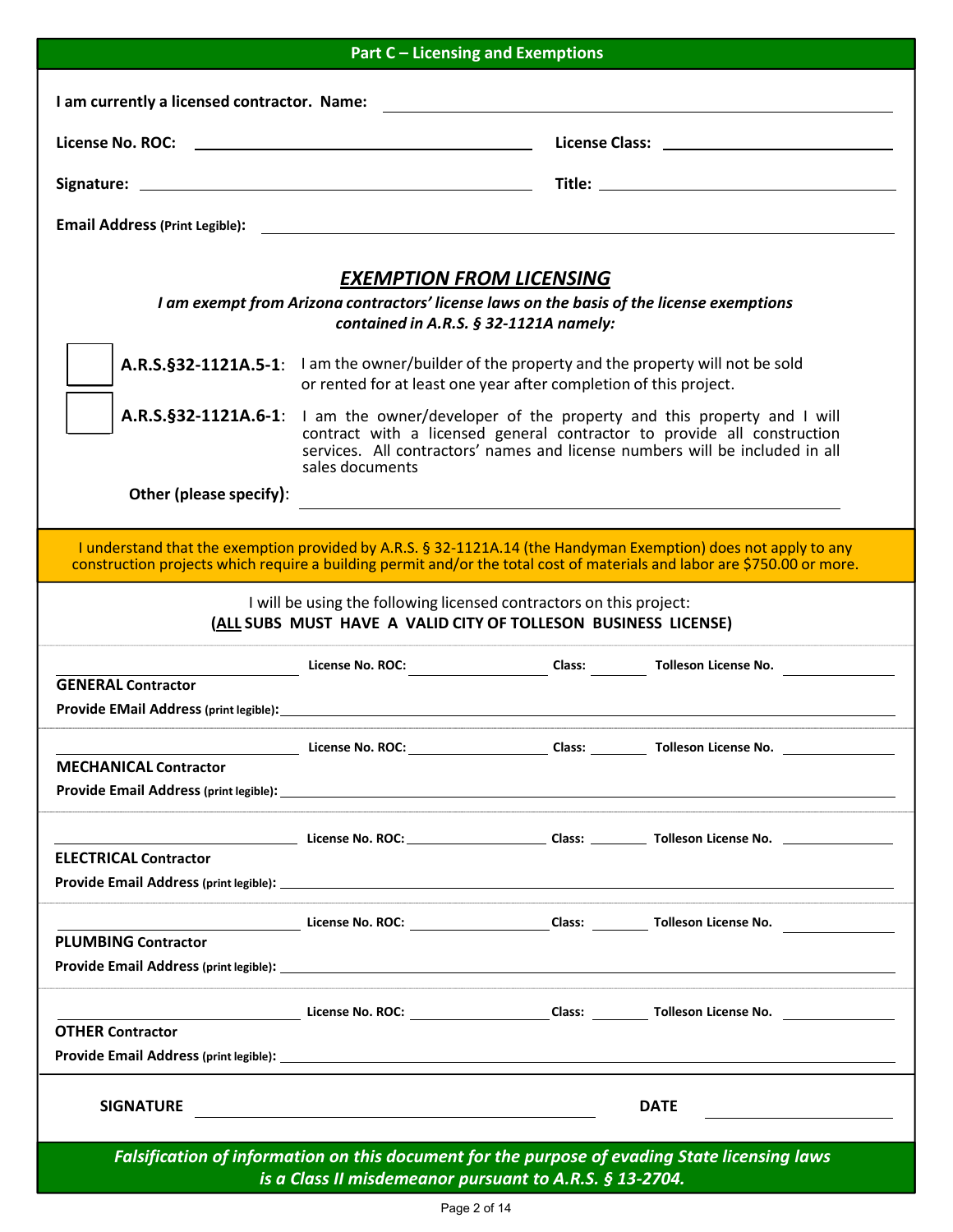

## Senate Bill 1598Questions, Answers and Choices

## What is Senate Bill (SB) 1598?

The Arizona Legislature, in 2011, codified Arizona Revised Statutes Section 9-831 et seq. that applies to all Arizona municipalities and counties. The purpose of this bill was to establish review time frames and certain other procedures related to the issuance of licenses as <sup>a</sup> "Bill of Rights" for the public. This applies to the various

City application review procedures that produce outcomes that qualify as "licenses", defined in A.R.S. § 9-831(2) as "the whole or part of any municipal permit, certification, approval, registration, charter or similar permission required<br>by law." by law." You have a set of the contract of the contract of the contract of the contract of the contract of the contract of the contract of the contract of the contract of the contract of the contract of the contract of the

## How does SB1598 affect my project?

Effective January 1, 2013, upon application submittal, the City will review the applicationfor a license as outlined in the City's *Senate Bill* <sup>1598</sup> Compliance Review Policy and Waiver. This document, adopted by the City Council on December 11, <sup>2012</sup> establishes review time frames for all items requiring licensure.

# **Choose Your Path City Process SB1598**

## How long will it take my project to receive approval?

An overall time frame has been established for variety of applications. Each application will be initially reviewed for Administrative Completeness, and if deemed complete, will proceed to <sup>a</sup> Substantive Review. The adopted time frames canbe found in the SB <sup>1598</sup> Compliance Review Policy

and Waiver which is posted on the City of Tolleson website at www.tollesonaz.org.

## Can I choose to waive my rights under SB1598?

You can waive your rights under SB1598 by completing

and signing <sup>a</sup> Waiver of Claim form. In doing so, the City has established time frames for license issuance which provide greater flexibility for you both in the type of items submitted, and the opportunity for communication with the Building and/or Engineering Staff.

#### City Contacts

Bldg Dept: Belinda Gomez 623/936-2776 <u>bgomez@tollesonaz.org</u> Eng Dept: Pamela Rollings 623/936-2714 <u>prollings@tollesonaz.org</u>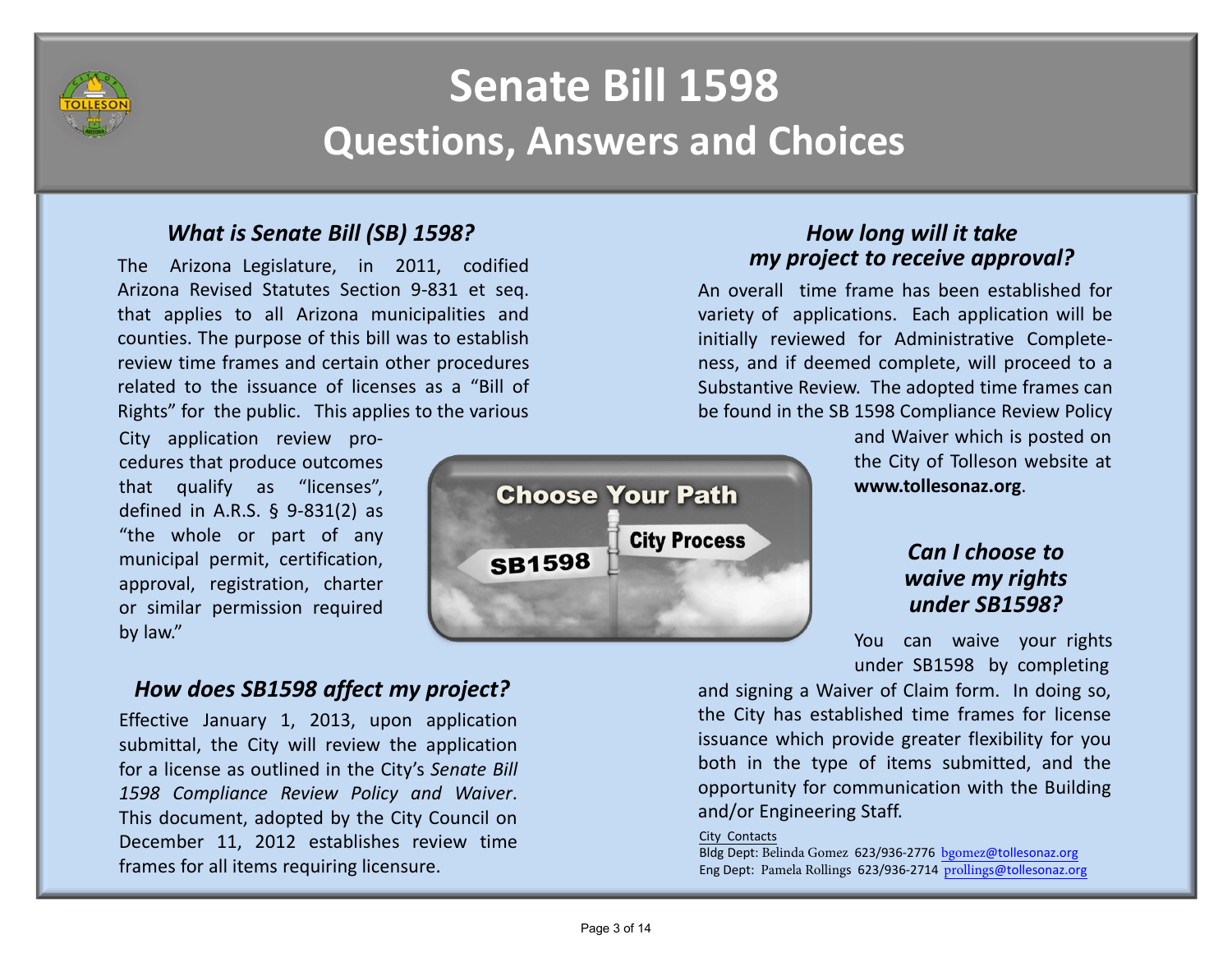

#### OPTION #2: Process for Review - City's Flexible Policy

 $\bullet$  This option must be selected at time of submittal

**S** Waiver must be signed by Applicant or Authorized Agent at the time of<br>International Bubmittal & notarized prior to the City's processing documents for review

#### CITY CONDUCTS UP TO FIVE (5) PLAN REVIEWS AND CONTINUALLY COMMUNICATES WITH APPLICANTS THROUGHOUT PROCESS



| <b>Application Types</b> |  |  |
|--------------------------|--|--|
| <b>Business License</b>  |  |  |

 Civil Eng Plans & Reports Temp/Perm Sign Permits

 Building PermitVariance

BLDG/ENG REVIEW TEAM TIMEFRAMES OVERALL: 44 working days\*

**BLDG/ENG REVIEW<br>TEAM TIMEFRAMES<br>OVERALL:** 

working days\*

 $\overline{4}$ 

Landscape Plans

TOTAL: 44 working days\*2<sup>nd</sup> and Subsequent\*Reviews: 8 working days $1<sup>st</sup>$  Review: 12 working days \*MAX OF FIVE (5) TOTAL REVIEWS

| <b>Application Types</b> |                         |
|--------------------------|-------------------------|
| Use Permit               | $1st$ Review:           |
| Site Plan Review         | $2nd$ and               |
| Preliminary Plat         | Subsequent*<br>Reviews: |
| <b>Final Plat</b>        |                         |
| Lot Split                | TOTAL:                  |

Variance Appeal

| JUI FRULEJJ                    | NOTICE          |
|--------------------------------|-----------------|
| $1^\mathrm{st}$ Review:<br>2nd | 12 working days |

8 working days

| ews: |                  |
|------|------------------|
| AL:  | 44 working days* |

PUBLIC HEARING + CITY COUNCIL TIMEFRAMES OVERALL: 44 working days\*

**PUBLIC HEARING<br>+ CITY COUNCIL<br>TIMEFRAMES<br>OVERALL:<br>Q44 working days\***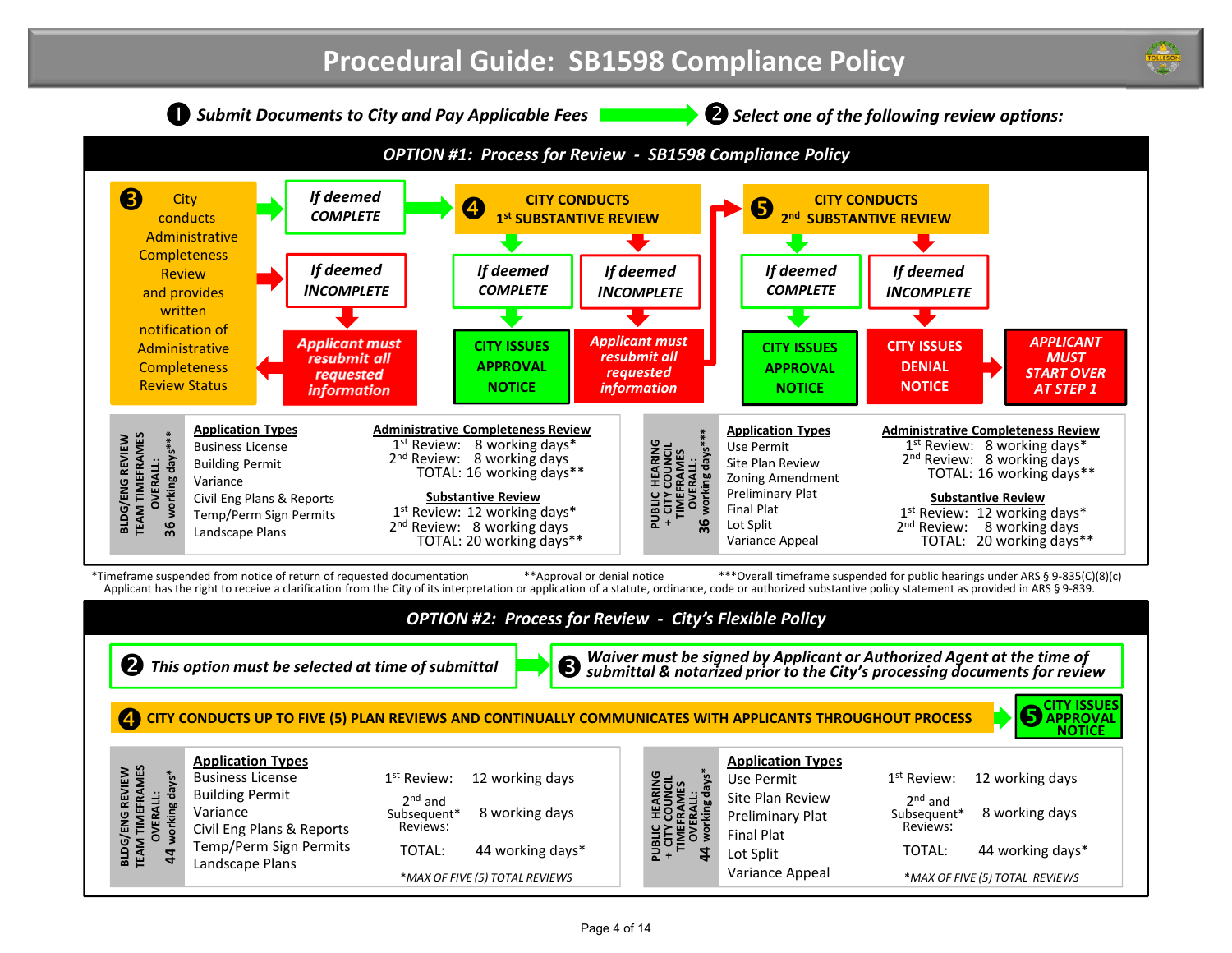## **City of Tolleson Senate Bill 1598 Compliance Review Policy**

#### **PURPOSE**

The Arizona Legislature, in 2011, codified Arizona Revised Statutes Section 9-831 et seq. that applies to all Arizona municipalities. The purpose of this Policy is to bring City of Tolleson development review and application processing procedures into compliance with applicable State law.

#### **APPLICABILITY**

- A. This Policy applies to the various City of Tolleson application review outcomes that qualify as "licenses," defined in A.R.S. § 9-831(2) as "the whole or part of any municipal permit, certification, approval, registration, charter or similar permission required by law."
- B. As required by A.R.S. § 9-831 *et seq.* this Policy supersedes over any timeline as outlined in our Building and/or Engineering standard development requirements, procedures, or guidelines, and/or our Zoning Ordinance in the event of a conflict.
- C. As required by A.R.S. § 9-833 inspections required for any regulated persons will be conducted only after proper identification, notifications, and documentation has been presented.

The procedures outlined below involve a variety of license application types. Some requirements are the same for all applications, and some application procedures have unique requirements. In addition, most procedures have detailed user guides prepared and provided by the Building and Engineering Departments. The procedures should be read carefully to ensure a complete application is prepared.

#### **EXEMPTIONS – SHORT TERM EXEMPT LICENSES**

A development review application or permit that is issued within 7 working days after receipt of application and that expires within 21 working days after issuance is exempt from the provisions of this Policy.<sup>1</sup>

#### **REVIEW OPTIONS**

Two choices are available;

- Compliance policy (A.R.S. § 9-831 et seq.)
- Flexible policy (Tolleson's alternative to A.R.S. § 9-831 et seq.)

 $1$  The statutory provision providing this exemption, A.R.S. Section 9-835(H), is unclear, so this interpretation is intended to apply this exemption in the most narrow way that can be derived from the wording of the Section.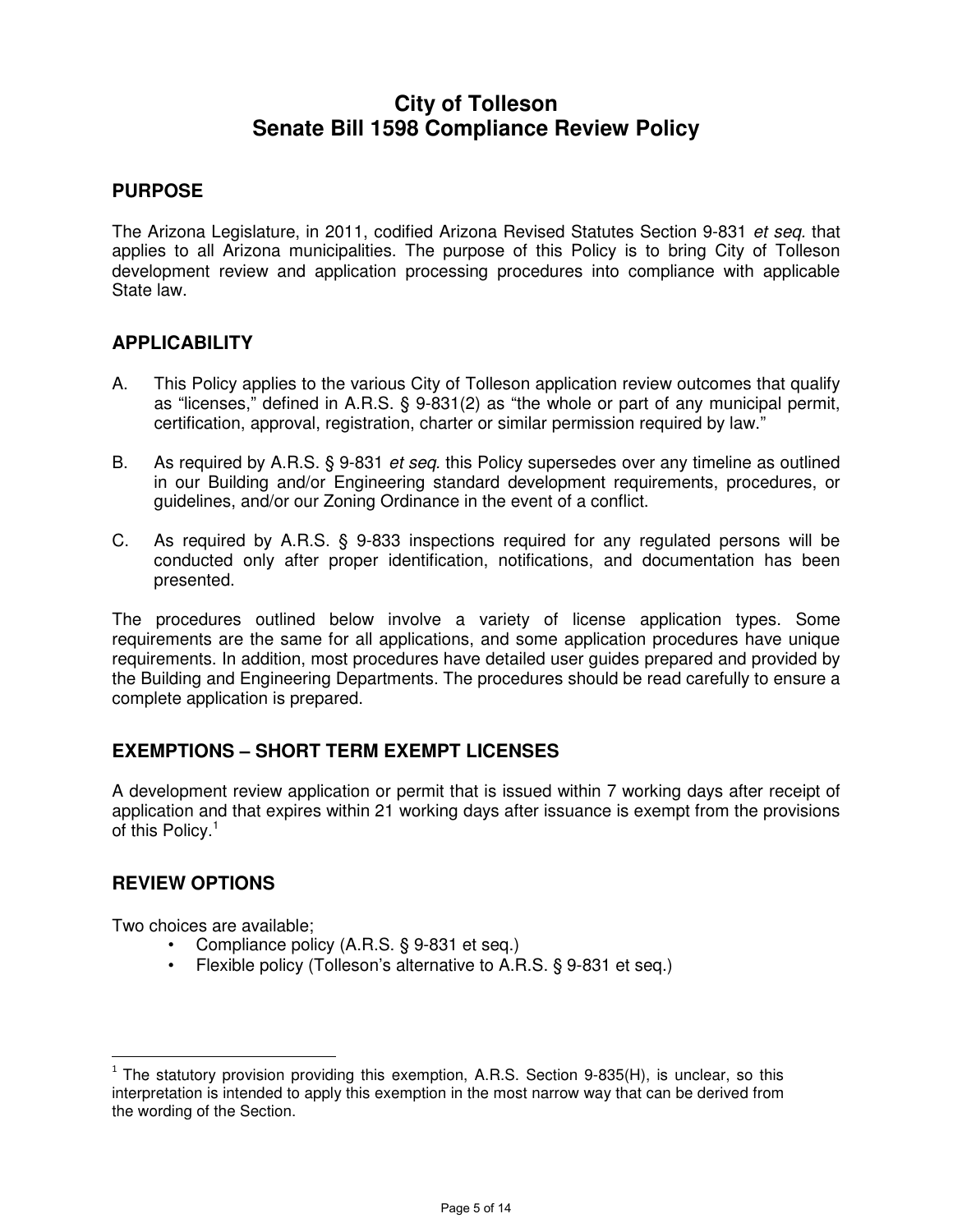The City has consistently supported and practiced expeditious review of all applications, and will continue to do so under the time frames set forth in this Policy. The Building and Engineering Departments will continue to engage in process improvement to review various applications in the most expeditious way possible and will continue to work with customers to review their applications in a manner that provides the following:

- Flexibility when needed;
- Assures the public health and safety; and,
- Allows a customer complying with the City's development regulations to achieve their permitting and development goals in a timely manner.

To further this goal and to provide applicants with additional flexibility and choice, the applicant will have the option of waiving the requirements of A.R.S. § 9-831 et seq. This option must be chosen and the waiver signed by the applicant or authorized agent at the time of submittal. Choosing this option affords the applicant and the City more opportunity to work through and resolve issues that may arise during the review process.

#### **APPLICATION FORM CONTENTS**

City of Tolleson development review applications shall include the following information as required by A.R.S. § 9-836:

- A. A list of all required steps in the application/approval process;
- B. Applicable time frames;
- C. Contact person (name and telephone. number) who can answer questions or provide assistance throughout the application process;
- D. Website address; and,
- E. Notice for opportunity to clarify ordinances/regulations, or "authorized substantive policy statements" as defined by A.R.S. Section 9-831.

#### **REVIEW TIME FRAME REQUIREMENTS**

- A. A.R.S. § 9-835 requires the City to have in place an overall timeframe during which the City will either grant or deny license applications. A.R.S. § 9-835(C) provides for flexibility in structuring the license process for certain types of "licensing." The time frame requirements for application review under the statutory policy are listed in Tables 1 and 2 provided below.
- B. Existing applicable license application review provisions shall comply with the Policy by December 31, 2012.
- C. Any new applicable license application process shall comply with the law and this Policy.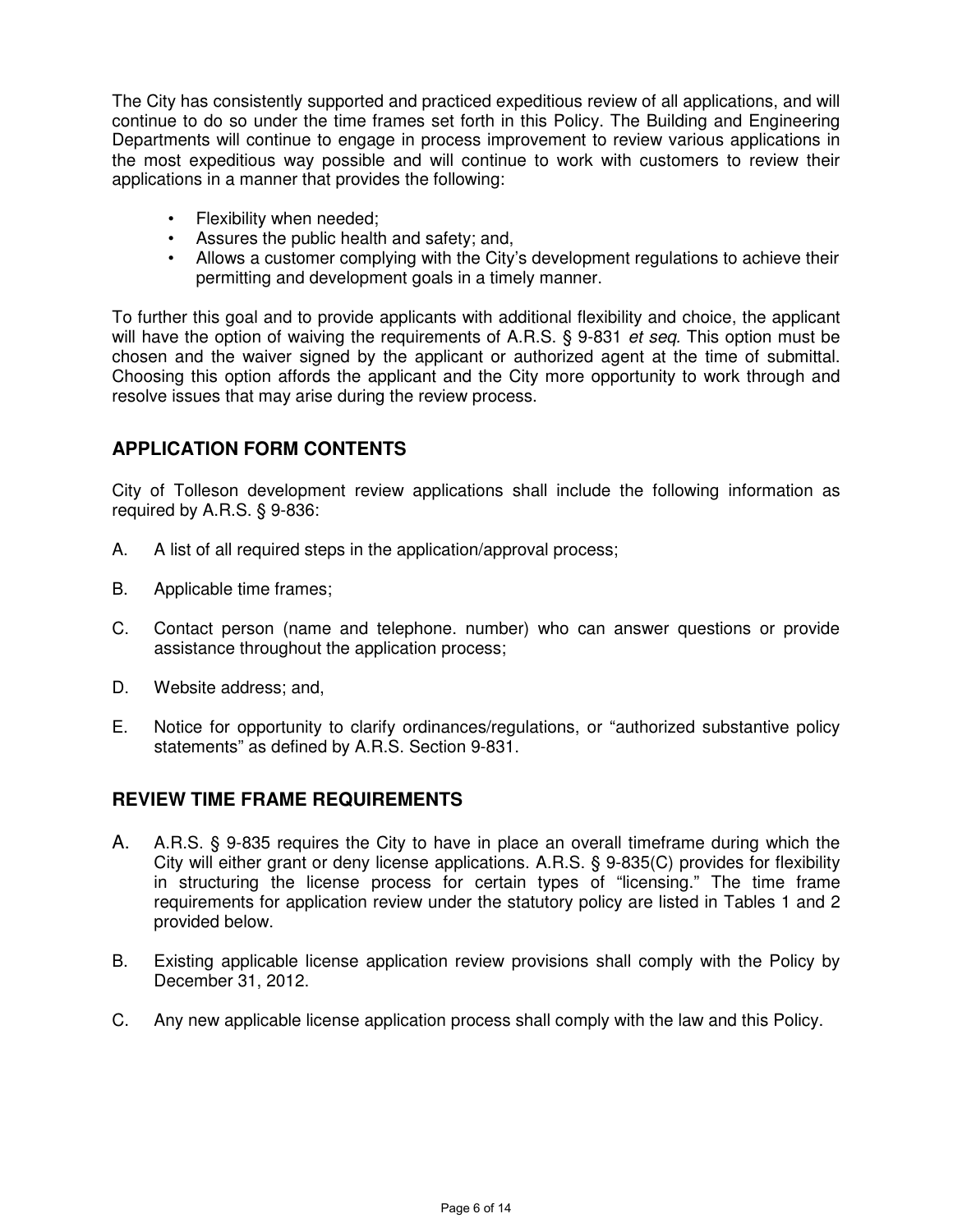#### **NOTICE OF COMPLETENESS**

The City shall review applications for administrative completeness. The City shall send notice to the applicant of the application's status within the applicable administrative completeness review timeframe. The notice shall cite a list of all deficiencies, if any, and inform the applicant that the City's administrative completeness and overall timeframes are suspended pending receipt of requested corrections or any missing information.

The Building and Engineering Departments will accept all applications upon submittal and evaluate each application for administrative completeness. An application shall contain an application form, the relevant checklist, any information specifically required by the City code, zoning ordinance, building code, city standard engineering notes and standard specifications, or such additional information specified by the Building Official or City Engineer as may be required by city code, rule, or compliance review policy, and applicable fee. An application must be made by the property owner or authorized agent.

An applicant will be notified in electronic or writing format if the application is incomplete and will be provided with a list of the specific deficiencies. Upon resubmission of the required materials the City will notify the applicant whether the application is complete or remains incomplete.

When an application is determined to be complete, and the notice of administrative completeness has been issued, the substantive review timeframe begins and the application will be scheduled for review by the City's Review Team or scheduled for a public hearing as required by the applicable code provision or ordinance.

#### **TIME FRAME SUSPENSIONS**

Overall time frames listed in Compliance Review Policy Tables 1 and 2 below may be suspended for the following time periods:

- A. From the date of issuance of the notice to the applicant of specific deficiencies in an application, whether on review for administrative completeness or substantive review, to the date that the City receives the missing information from the applicant.
- B. Time for completion of certain purposes, such as; public hearings, state, or federal licenses.
- C. During agreed upon supplemental information requests from the City during a substantive review timeframe.

#### **TIME FRAME EXTENSION PROCESS**

- A. During substantive reviews of license applications, the statute provides that the City shall request no more than one comprehensive request for additional materials and corrections. Said request will provide notice of possible denial of the application and any basis for that denial, in the event the request is not fully complied with.
- B. If a re-submittal after the one comprehensive request is still not in compliance, based upon the applicable statutes, City code, ordinances, regulations, or substantive policy statements, the application shall be denied. The City shall give notice of denial by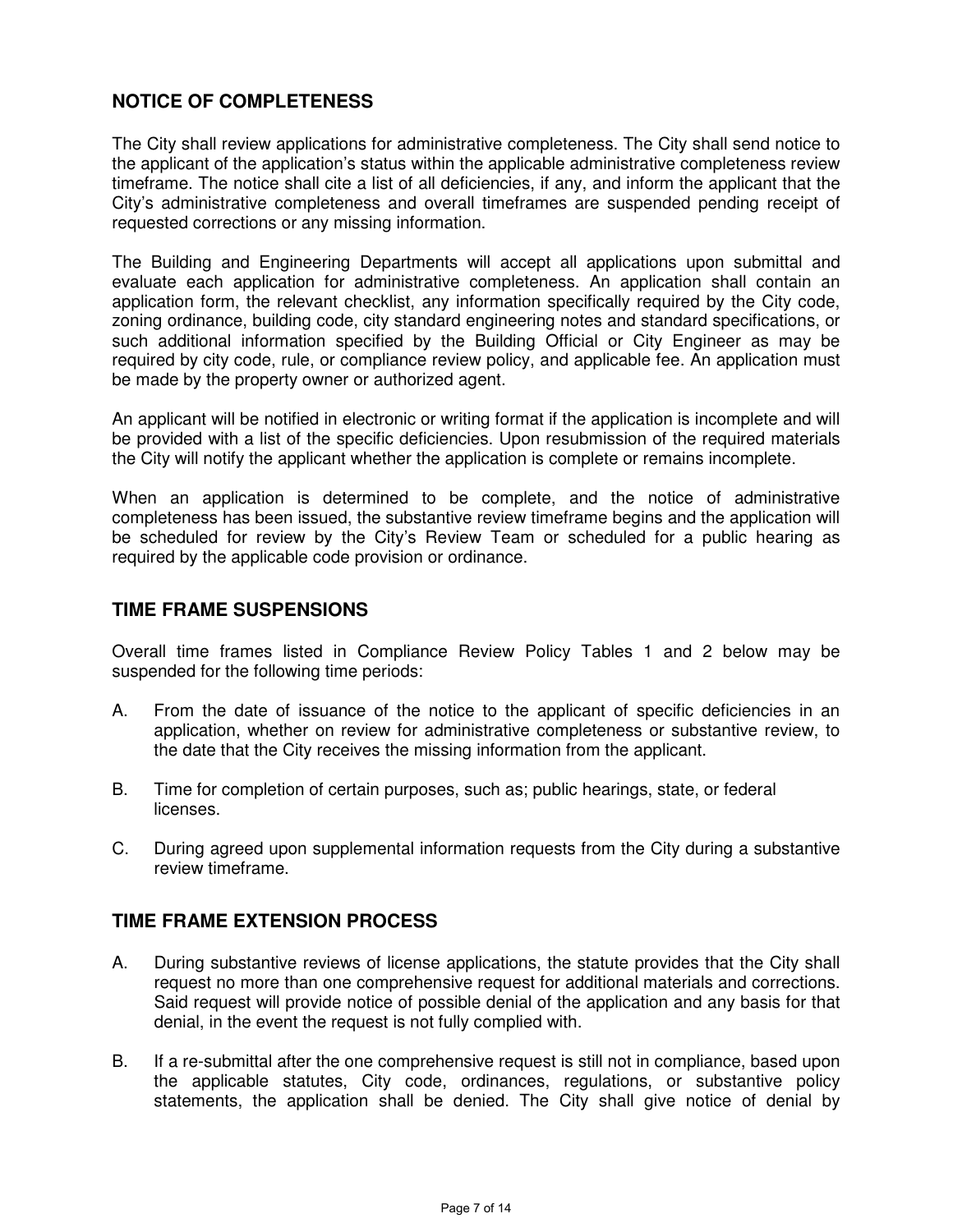electronic or written format. The notice shall include citations of the pertinent provisions justifying an application denial and shall explain the applicant's rights to appeal, including the number of working days in which the applicant must file a protest challenging the denial and the name and telephone number of a municipal contact person who can answer questions regarding the appeal's process.

- C. Upon receiving an application denial, the applicant may submit a new application to the City.
- D. Under A.R.S. § 9-835(H), by mutual electronic or written agreement, the City and applicant may extend the substantive review time frame and the overall time frame. The extensions shall not exceed 25% of the overall time frame. Should agreement not be reached then the City may deny pursuant to A.R.S. §§ 9-834 and 9-835(I).
- E. Upon first review, if the review authority (Zoning Administrator, Building Official, City Engineer, Commission, Board, or City Council) determines additional information is required to adequately evaluate an application, any such additional information shall be submitted by the applicant not later than six (6) months from notification to the applicant. Failure to provide additional information in the time specified will result in the application being denied as incomplete under the applicable city provisions. No fees shall be refunded for an application that is denied.

#### **REFUNDS**

Pursuant to A.R.S. Section 9-835(J), if the City does not send notice to an applicant regarding approval or denial within the overall time frame or any mutually agreed extension thereof, the City shall refund the application fees within 30 days of the expiration of the overall time frame or any mutually agreed extension thereof and waive any additional fees for the application.

#### **WORKING DAYS**

Working days as stated in this document refer to City of Tolleson working days excluding all observed holidays.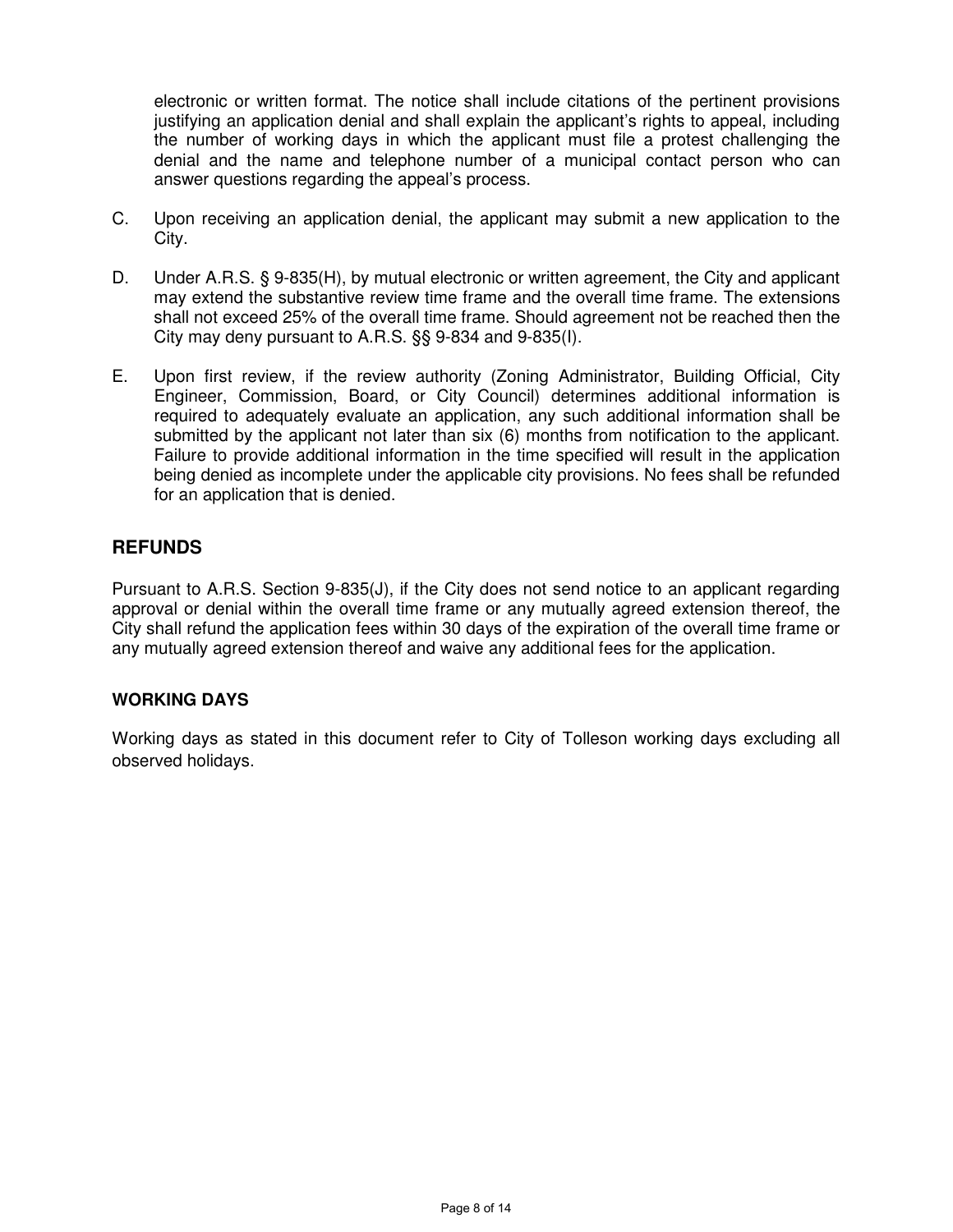#### **(TABLE - 1) REVIEW TIMEFRAME REQUIREMENTS**

| <b>COMPLIANCE REVIEW TIMEFRAMES</b>                                    |                                                               |                                            |                  |  |  |
|------------------------------------------------------------------------|---------------------------------------------------------------|--------------------------------------------|------------------|--|--|
| <b>BUILDING AND ENGINEERING REVIEW TEAM</b><br><b>APPROVAL PROCESS</b> |                                                               |                                            |                  |  |  |
| <b>MAXIMUM TIMEFRAMES**</b>                                            |                                                               |                                            |                  |  |  |
| <b>APPLICATION TYPE</b>                                                | <b>Administrative</b><br><b>Completeness</b><br><b>Review</b> | <b>Substantive</b><br><b>Review</b>        | <b>OVERALL</b>   |  |  |
| <b>Business License</b>                                                |                                                               |                                            |                  |  |  |
| <b>Building Permit</b>                                                 | 1 <sup>st</sup> Review:<br>8 working days                     | 1 <sup>st</sup> Review:<br>12 working days | 36***<br>working |  |  |
| Variance                                                               | $2^{nd}$ Review:                                              | $2^{nd}$ Review:                           | days             |  |  |
| Civil Engineering; Plans and Reports                                   | 8 working days                                                | 8 working days                             |                  |  |  |
| Temporary and Permanent Sign Permits                                   | TOTAL:<br>16* working days                                    | <b>TOTAL:</b><br>20* working days          |                  |  |  |
| Landscape Plans                                                        |                                                               |                                            |                  |  |  |

**\*Approval or denial notice.**

**\*\*Timeframe suspended from notice to return of requested documentation.** 

**\*\*\*Overall timeframe is suspended for public hearings under A.R.S. § 9-835(C)(8)(c).** 

#### **(TABLE – 2) REVIEW TIMEFRAME REQUIREMENTS**

| <b>PUBLIC HEARINGS &amp; CITY COUNCIL</b><br><b>APPROVAL PROCESS</b> |                                                               |                                     |                |  |
|----------------------------------------------------------------------|---------------------------------------------------------------|-------------------------------------|----------------|--|
|                                                                      | <b>MAXIMUM TIMEFRAMES**</b>                                   |                                     |                |  |
| <b>APPLICATION TYPE</b>                                              | <b>Administrative</b><br><b>Completeness</b><br><b>Review</b> | <b>Substantive</b><br><b>Review</b> | <b>OVERALL</b> |  |
| Use Permit                                                           |                                                               |                                     |                |  |
| <b>Site Plan Review</b>                                              |                                                               |                                     |                |  |
| <b>Zoning Amendment</b>                                              |                                                               |                                     |                |  |
| <b>Preliminary Plat</b>                                              | 1 <sup>st</sup> Review:                                       | 1 <sup>st</sup> Review:             | 36***          |  |
| <b>Final Plat</b>                                                    | 8 working days                                                | 12 working days                     | working        |  |
| Lot Split                                                            |                                                               |                                     | days           |  |
| Variance Appeal                                                      | $2^{nd}$ Review:                                              | $2^{nd}$ Review:                    |                |  |
|                                                                      | 8 working days                                                | 8 working days                      |                |  |
|                                                                      | TOTAL:<br>16* working days                                    | TOTAL:<br>20* working days          |                |  |
|                                                                      |                                                               |                                     |                |  |

**\*Approval or denial notice**

**\*\*Timeframe suspended from notice to return of requested documentation** 

**\*\*\*Overall timeframe is suspended for public hearings under A.R.S. § 9-835(C)(8)(c).**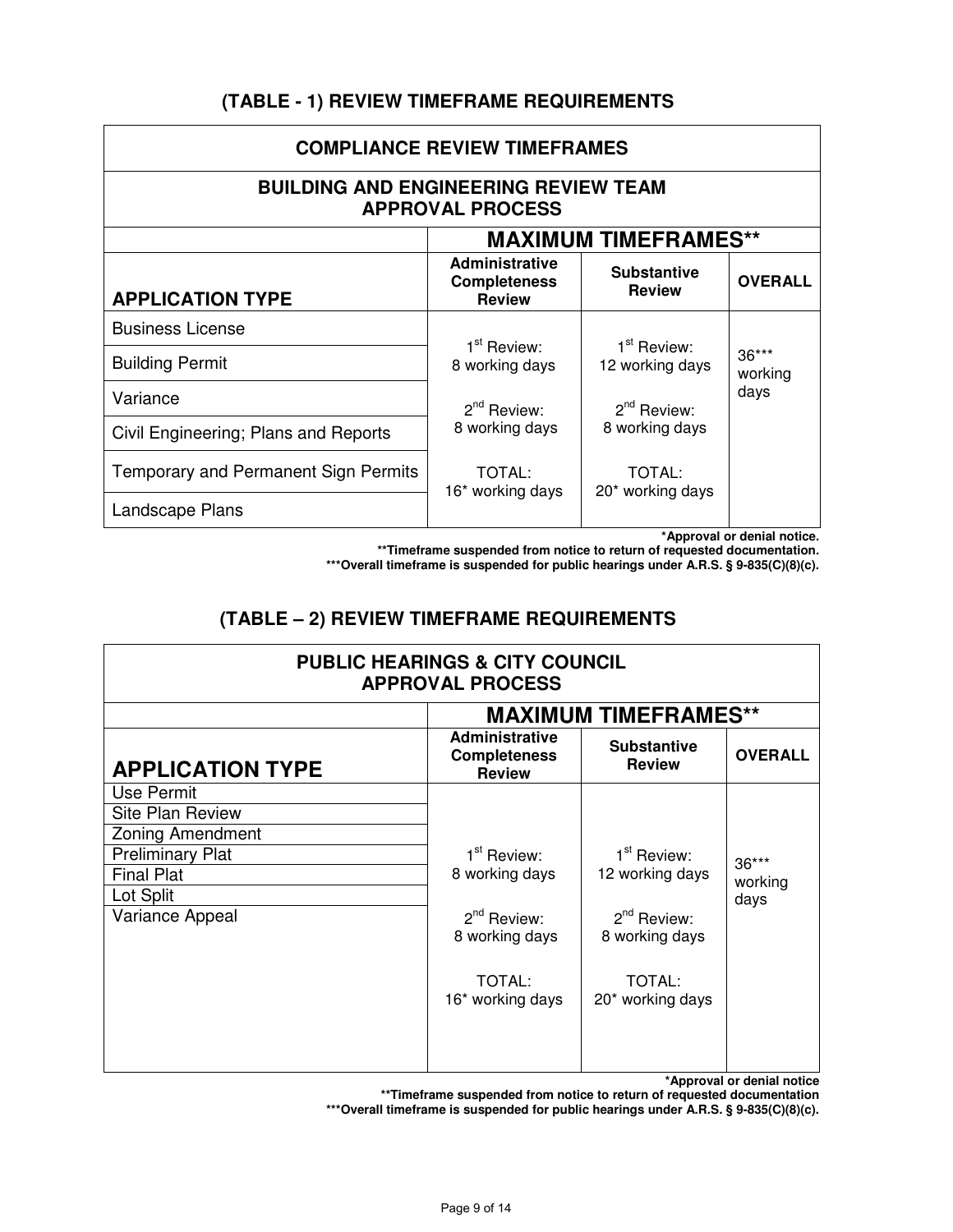#### WAIVER OF CLAIM TO A.R.S. §9-831 ET. SEQ.

This agreement ("Agreement") is entered into between . as the applicant ("Applicant") seeking a license, permit, approval registration or approval ("License") related to the use development of  $($ "Property") Case No<br>No as required by the City of Tolleson ("City"). Applicant hereby agrees to waive any and all claims as established by A.R.S. §9-831 et seq., in exchange for which the City agrees to process licensing under its flexible Application Process ("Process").

The Applicant or authorized agent, has submitted an application to the City requesting that the City approve or permit a development plan, plat, contemplated use, development or action described in Exhibit A. Applicant is aware that under the Process, he/she may be afforded multiple opportunities to alter or amend application and to confer with city staff for advice without constraint of limited reviews or timeframe for approval imposed by the City pursuant to requirements of A.R.S. §9-831 et seq. The City's procedures under the regulatory-limits process imposed by A.R.S. §9-831 et seq. are compared to the City's alternative application process in Exhibit B. Applicant acknowledges prior receipt and review of Exhibit B. Applicant desires to be afforded an opportunity to adjust plans based on its own changing development circumstances over time or based upon suggestions by staff. Applicant believes and acknowledges that these benefits outweigh any rights or remedies that may be obtained under A.R.S. §9-831 et seq.

By signing this Agreement, Applicant waives any right or claim that may arise under A.R.S. §9-831 et seq., including any claim that an application must be deemed complete or that fees must be returned by the City pursuant to the requirements of A.R.S. §9-831 et seq.

This Agreement is entered into in Arizona and will be interpreted under the laws of the State of Arizona. The Applicant has agreed to the form of this Agreement provided and approved by the City Attorney. The Applicant has had the opportunity to consult with an attorney of the Applicants choice prior to entering this Agreement and enters it fully understanding that the Applicant is waiving the rights and remedies provided under as set forth herein.

The Applicant warrants and represents that the person or persons listed herein as the Applicant is/are the owner in fee title of any Property identified in Exhibit A. The Applicant further agrees to indemnify and hold the City, its officers, employees and agents harmless from any and all claims, causes of action, demands, losses, costs and expenses based upon any failure to comply with A.R.S. §9-831 et seq.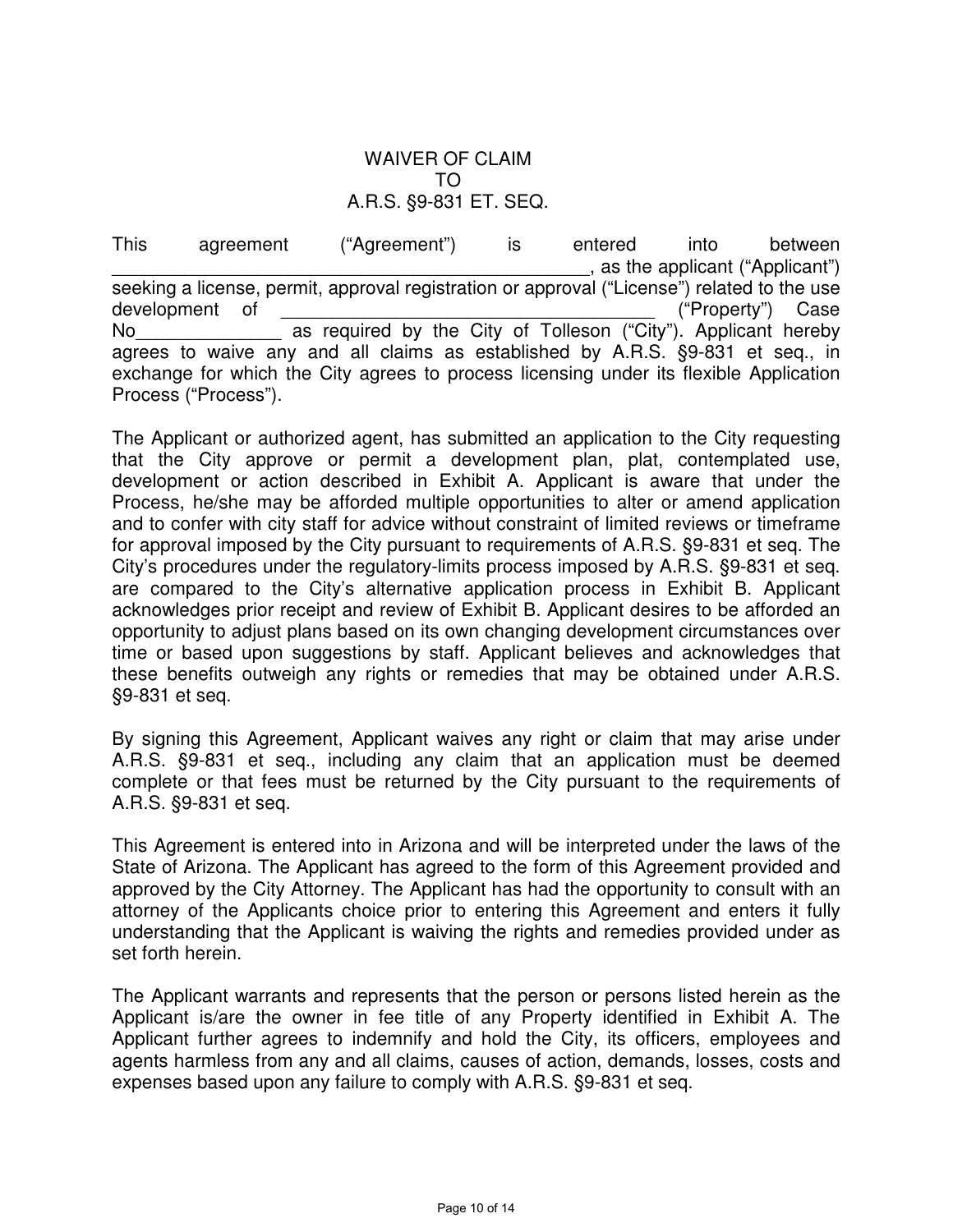|                                                                                                                                                                                                                                                          | 20                                                                                 |  |  |
|----------------------------------------------------------------------------------------------------------------------------------------------------------------------------------------------------------------------------------------------------------|------------------------------------------------------------------------------------|--|--|
| Applicant (Name of individual, Corporation, Partnership,<br>or LLC, as applicable)                                                                                                                                                                       | Applicant (Name of individual, Corporation, Partnership,<br>or LLC, as applicable) |  |  |
| By:                                                                                                                                                                                                                                                      |                                                                                    |  |  |
| (Signature of Applicant or Authorized Representative,<br>if applicable)                                                                                                                                                                                  | By: (Signature of Applicant or Authorized Representative,<br>if applicable)        |  |  |
| lts:<br>(Title of Individual Signing in Representative Capacity)                                                                                                                                                                                         | Its: Title of Individual Signing in Representative Capacity)                       |  |  |
| State of Arizona<br><b>County of the country of the country of the country of the country of the country of the country of the country of the country of the country of the country of the country of the country of the country of the country of t</b> |                                                                                    |  |  |
| On this _______ day of<br>appeared<br>person who he/she claims to be, and acknowledged that he/she signed the                                                                                                                                            | on the basis of satisfactory evidence to be the                                    |  |  |

above/attached document.

Notary Public \_\_\_\_\_\_\_\_\_\_\_\_\_\_\_\_\_\_\_\_\_\_\_\_\_\_\_\_\_\_\_\_\_\_\_\_\_\_\_\_\_

Seal and Expiration Date \_\_\_\_\_\_\_\_\_\_\_\_\_\_\_\_\_\_\_\_\_\_\_\_\_\_\_\_\_\_\_\_

City of Tolleson, an Arizona Municipal Corporation:

By: \_\_\_\_\_\_\_\_\_\_\_\_\_\_\_\_\_\_\_\_\_\_\_\_\_\_\_\_\_\_\_\_\_\_\_\_\_\_\_\_\_ Building & Engineering Department

This form has been approved by the City Attorney.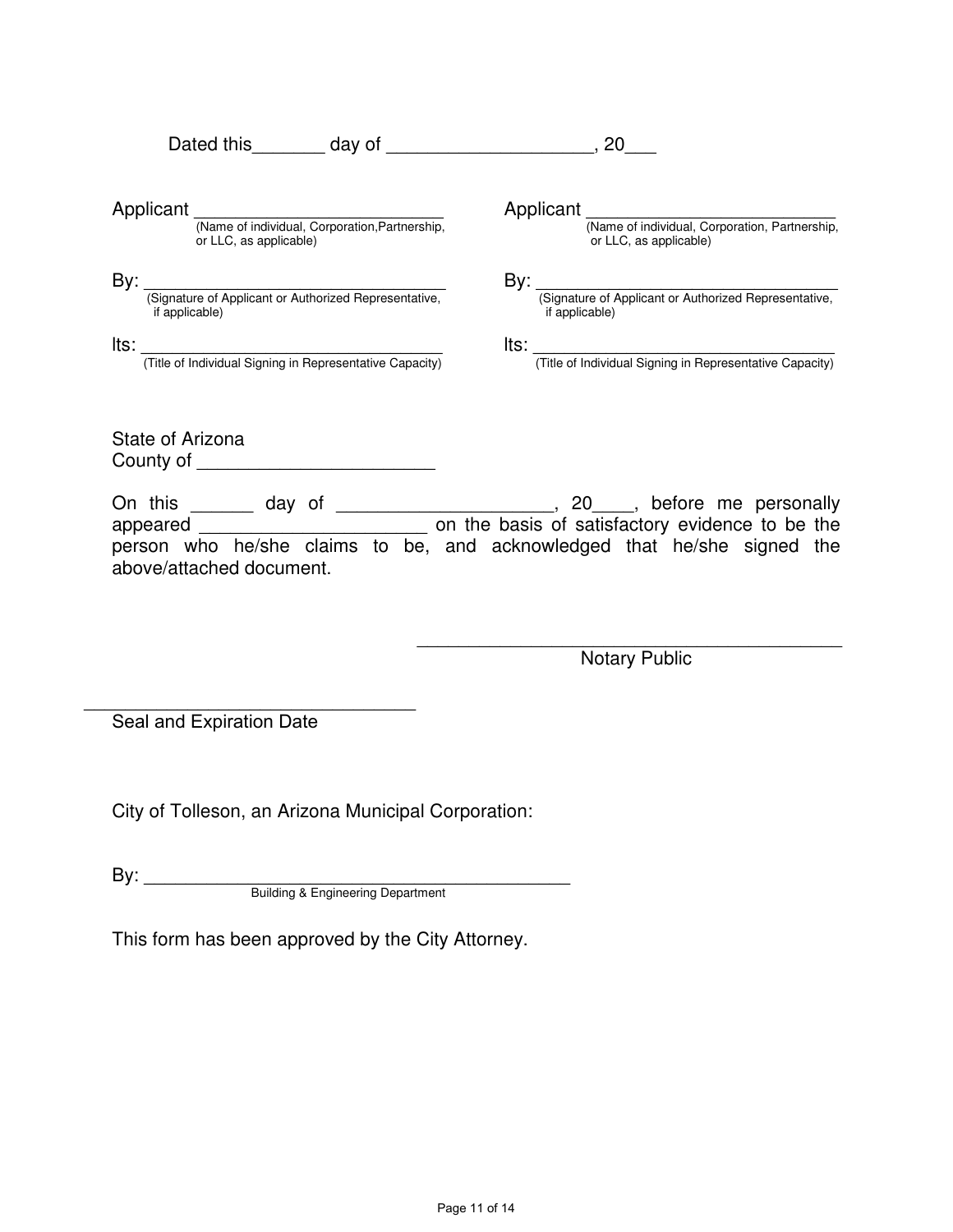EXHIBIT A

CASE NO.

Address or Description of Property:

License sought: (Insert brief description of approval, permit or authority sought. Alternatively a proposed plat, development plan or other documentation describing the approval sought may be attached and identified as EXHIBIT A)

> EXHIBIT B CASE NO. \_\_\_\_\_\_\_\_\_\_\_\_\_\_\_\_\_\_

#### A.R.S. §9-831 REQUIREMENTS AND CITY OF TOLLESON BUILDING AND ENGINEERING FLEXIBLE OPTION PROPOSAL

A.R.S. §9-831 requires municipalities to establish and adhere to time frames in a broad range of permitting processes. Under the law cities must create an overall permitting time frame for each process consisting of an "administrative completeness" time frame and a "substantive review" time frame. The aim of this statute was to create faster, more uniform, and more transparent processes, goals which the City of Tolleson Building & Engineering Departments share. However, the implementation of these time frames may have unforeseen consequences.

A.R.S. §9-831 states the city must determine whether a permit application is complete or not during the administrative completeness time frame. If the city fails to make this determination within established time limits, the permit is deemed complete regardless of deficiencies. Similarly during the substantive review period an application must be denied or approved within the established time frame or the permit fee will be refunded.

A.R.S. §9-831 offers applicants very limited opportunities to supplement their application with additional material after submission. Moreover, changes to a permit application are limited to responses to a Building & Engineering (B&E) request. Development changes proposed by the applicant do not appear to be allowed. Upon proper denial, during either review period, applicants must reapply with new plans and pay another permit/submittal fee.

B&E is committed to customer service and recognizes that applicants may not wish to be locked into formulaic standards which do not provide an adequate opportunity to submit additional requested materials and desired plan changes. Thus, B&E offers applicants the opportunity to make permit applications according to either A.R.S. §9-831 process or the more flexible process City of Tolleson B&E customers are familiar with.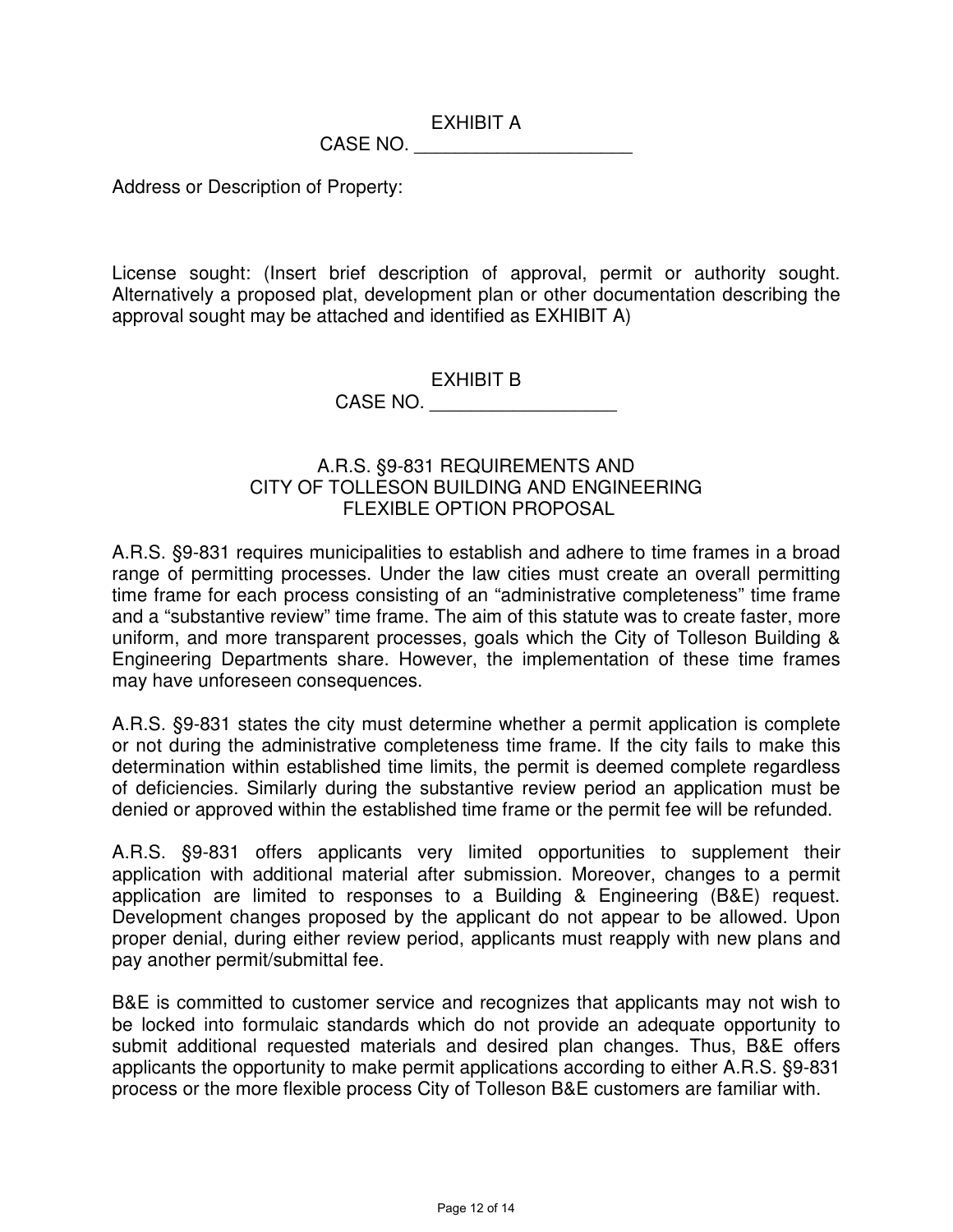Under a flexible application process, applicants have multiple opportunities to alter or amend their application and to confer with city staff for advice. This allows the applicant to adjust plans based on their own changing development circumstances over time or on suggestions by staff. Additionally, applicants may alter their permit applications as necessary during the process.

Applicants are encouraged to carefully consider which application process best meets their needs. Staff can explain the process in more detail upon request as well as provide you a copy of A.R.S. §9-831 et seq. The following points outline some of the highlights of each process.

#### **"A.R.S. §9-831 et seq."**

- A limited number of opportunities to confer with staff and supply necessary information and materials. The City may request additional information only once after the application is deemed administratively complete.
- If the City fails to meet established timeline for review, an application may be deemed complete although lacking essential materials. If an application is not timely approved or denied fees are refunded to the applicant.
- During review period applicant loses the opportunity to propose alterations to support permit approval or changes in circumstances during development.
- If permit is properly denied after City's one-time request for more information, applicant must reapply and pay new fee.
- Denials must be explained and the applicable code provisions identified.
- Applicant may request code clarification.

#### **"Flexible Application Process"**

- Multiple application conferences available before submittal and during process.
- During review period applicant may propose changes to support permit approval and substantial and multiple changes may be made without reapplication.
- No refund for a review period longer than the established timeline. However, City meets or exceeds established permit review period in >98% of applications. Complex applications or substantial changes may take longer.
- Denials will be explained and the applicable code provisions identified.
- Applicant may request code clarification.
- Review timeframes listed below in Tables 1 and 2.